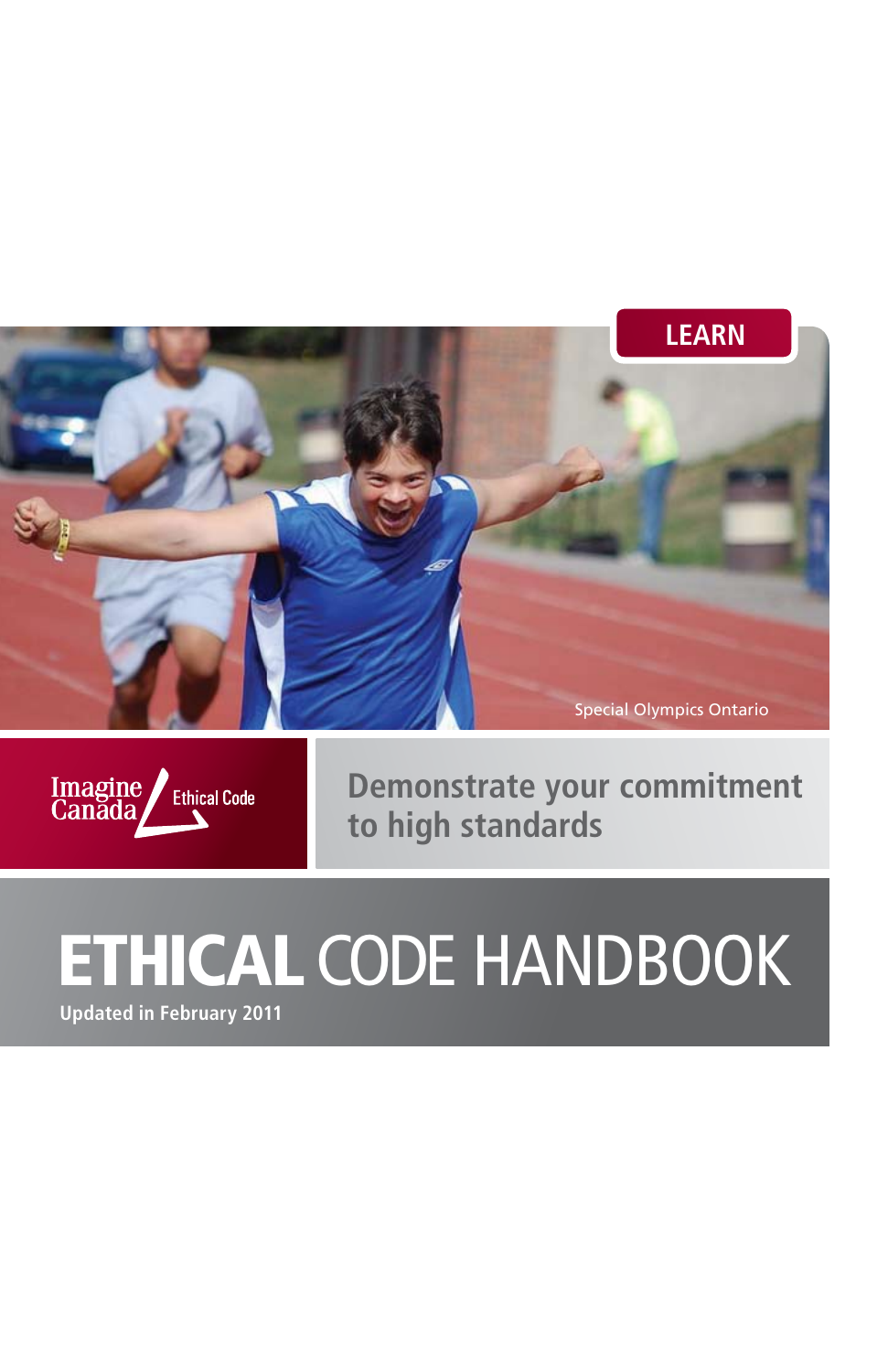

### TABLE OF CONTENTS

### **ABOUT THE ETHICAl cODE**

### **ETHICAL FUNDRAISING AND FINANCIAL ACCOUNTABILITY CODE**

| A DONOR POLICIES AND PUBLIC REPRESENTATIONS  4 |  |
|------------------------------------------------|--|
|                                                |  |
|                                                |  |

### **INTERPRETATION GUIDE**..................................................... 10

The Ethical Code Program is generously supported by:



#### STRONGER COMMUNITIES TOGETHER™

### © 2011 **Imagine Canada**

2 Carlton Street, Suite 600, Toronto, ON, M5B 1J3 **TEL:** (416) 597-2293 x 229 1-800-263-1178 x 229 **FAX:** (416) 597-2294 **EMAIL:** code@imaginecanada.ca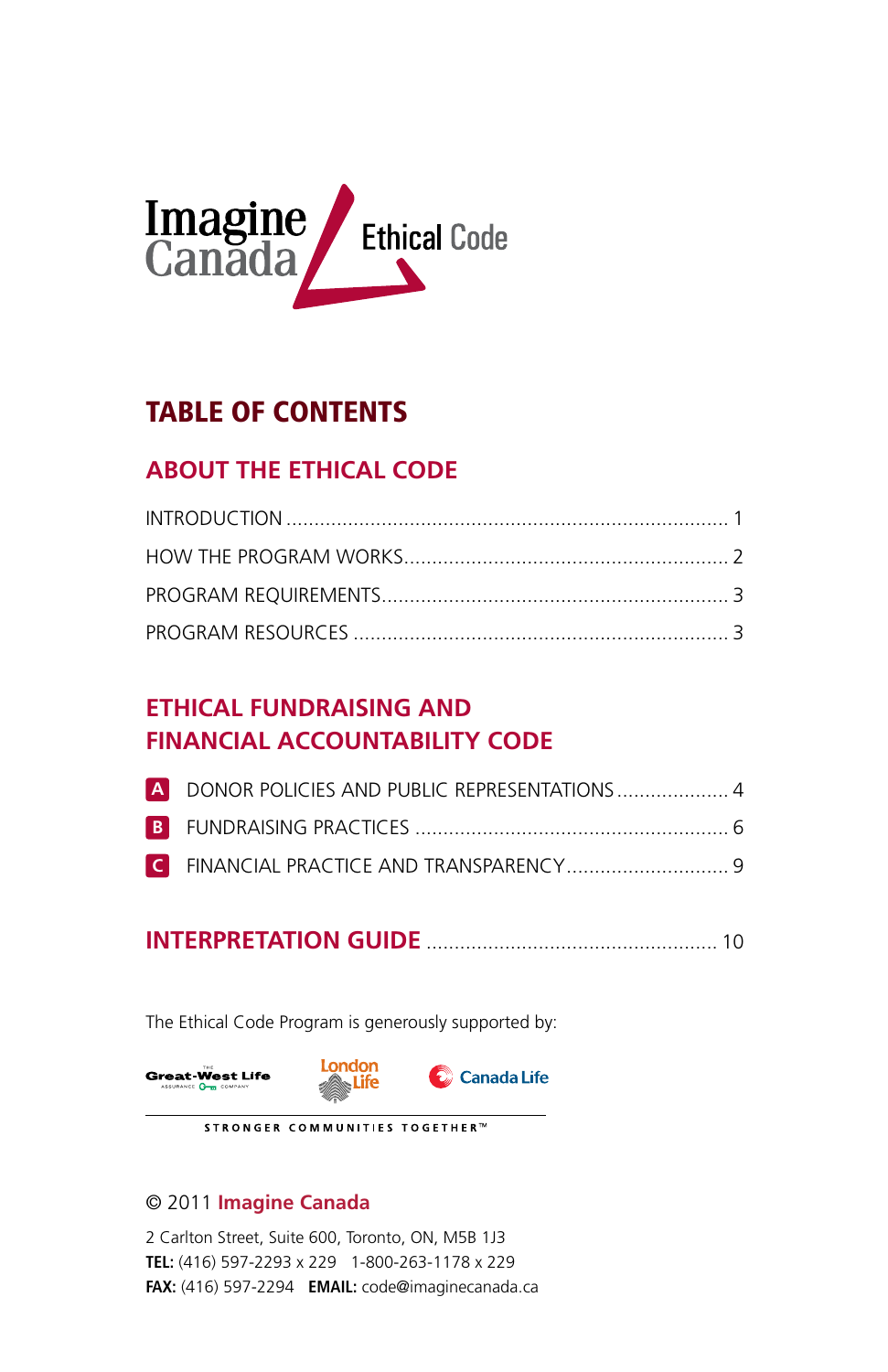Hospitals of Regina Foundation

# THE **ETHICAL** CODE PROGRAM

The *Ethical Fundraising and Financial Accountability Code* (Ethical Code) sets standards for charities in the areas of fundraising and financial reporting practices. It was developed by Imagine Canada in consultation with charities across the country. The current version was released in the fall of 2007 and revised in 2008 and 2011. The Ethical Code is reviewed annually to ensure that it remains timely and relevant.

Any charity may use the Ethical Code to improve and monitor its fundraising and financial reporting practices.

Charities wishing to make a public commitment to ethical fundraising and financial accountability may apply to join the Ethical Code Program. Program participants are authorized to use a trustmark that signals to donors that they comply with the Code's standards.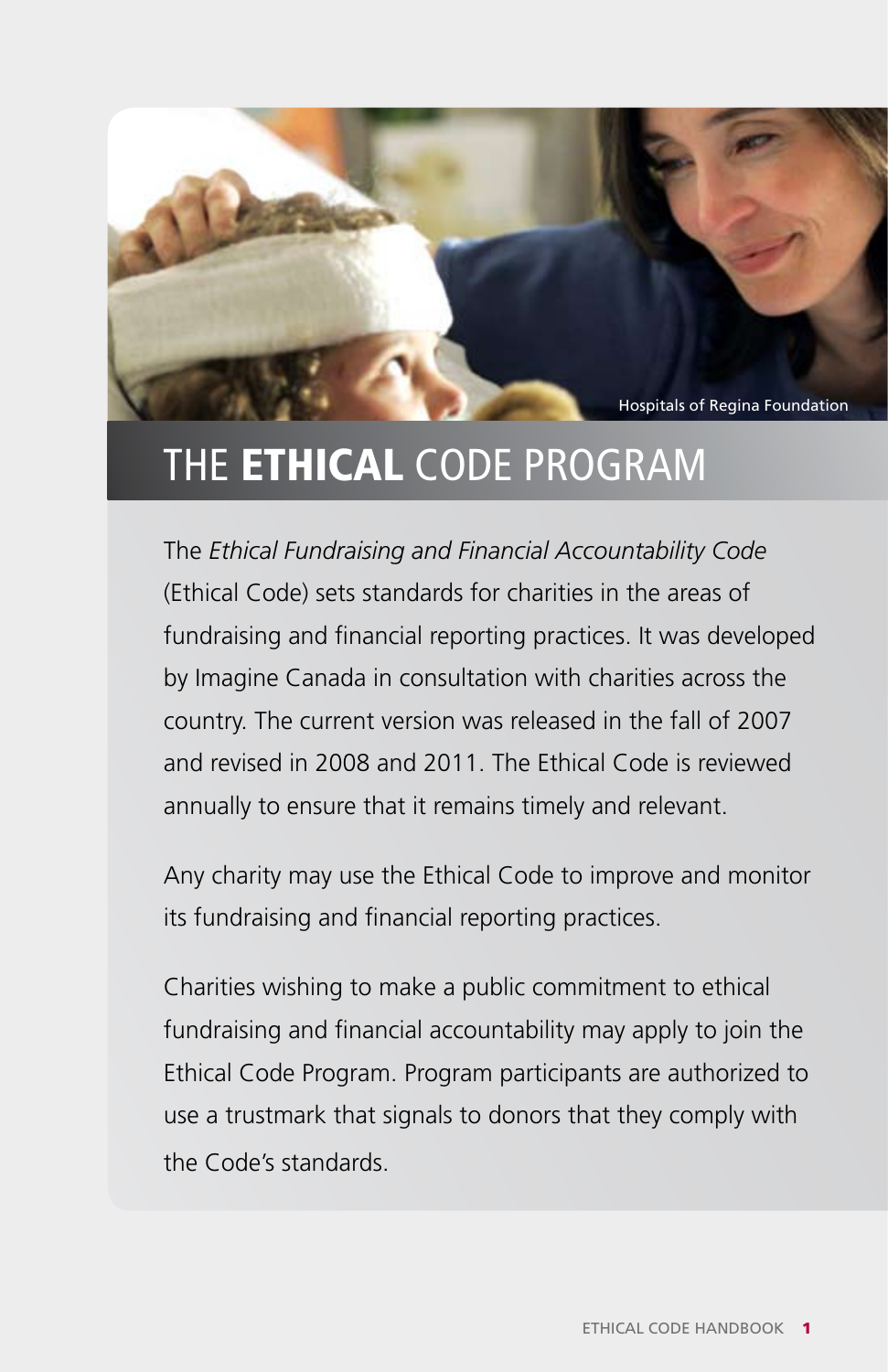### HOW THE PROGRAM WORKS

To join the Ethical Code Program, charities must complete an application form and submit supporting documentation and the appropriate fee. More details about the application requirements can be found in the Ethical Code Program Application.



Compliance with the Ethical Code is monitored through a complaints-based process. Members of the public, donors and other stakeholders may lodge a complaint concerning any Program participant. Complainants will be encouraged to discuss their concerns directly with the charity involved. If the situation cannot be resolved in this way, the Ethical Code Committee will receive and review the complaint and deliver sanctions if necessary.

The Ethical Code Committee is an arms-length body comprised of experts in matters related to fundraising and financial reporting. In addition to reviewing complaints, the Committee can informally review practices and answer questions related to the Ethical Code.

The full process to review and manage complaints is laid out in the *Protocol for Complaints* that can be found on the Ethical Code website (www.imaginecanada.ca/en/ethicalcode).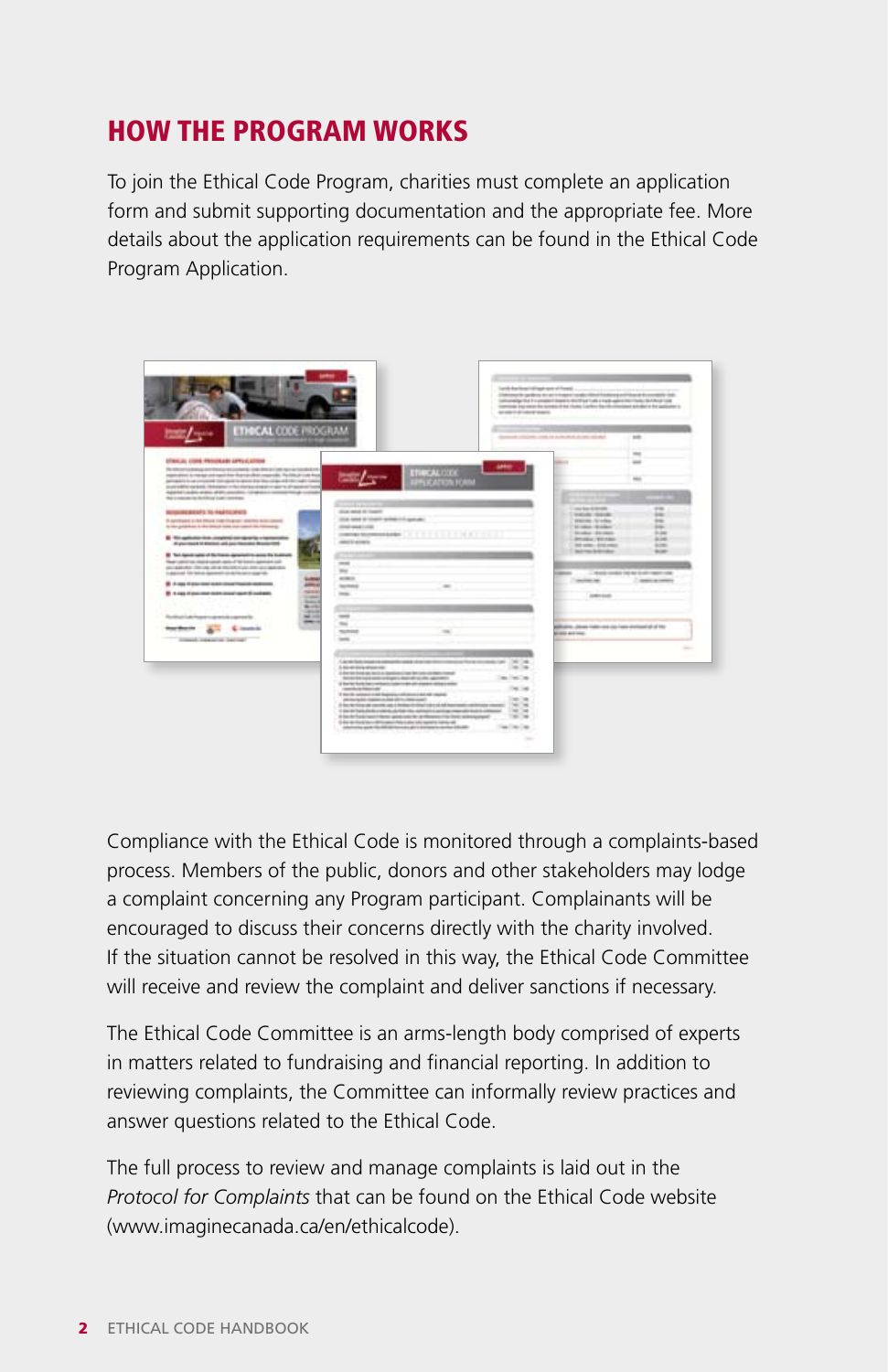### PROGRAM REQUIREMENTS

### Annual reporting process

### **Each year, participants are required to submit updated financial statements and complete a short report outlining:**

- the number and types of complaints received related to the Ethical Code,
- any concerns raised by regulators over the previous year, and
- confirmation by the Executive Director/CEO that the Code is still in use and that new staff and board members have been provided with a copy.

### Biennial renewal

### **Every two years, participants must renew their participation in the Program by:**

- passing a new board resolution renewing their commitment to the Code,
- submitting updated financial statements, T3010 filing, and annual report,
- signing a new licence agreement, and
- submitting the biennial fee.

### PROGRAM RESOURCES



Canadian Federation of Humane Societies



YWCA Vancouver

Imagine Canada has developed a number of resources designed to help charities implement the Ethical Code. Resources include an *Interpretation Guide* with guidelines and definitions. The Guide, which will continue to be updated, can be found on page 10.

Other resources available online include a *Guide to Giving* for donors, annual progress reports on the Program, annual supplements in *Maclean's* and a template to assist with presenting the Ethical Code to boards of directors or senior staff. Ethical Code participants may also be interested in Charity Tax Tools, a website (charitytax.imaginecanada.ca) that helps charities understand Canada Revenue Agency requirements. Visit the Ethical Code website (www.imaginecanada.ca/en/ethicalcode) for these resources as well as the most up-to-date list of Program participants.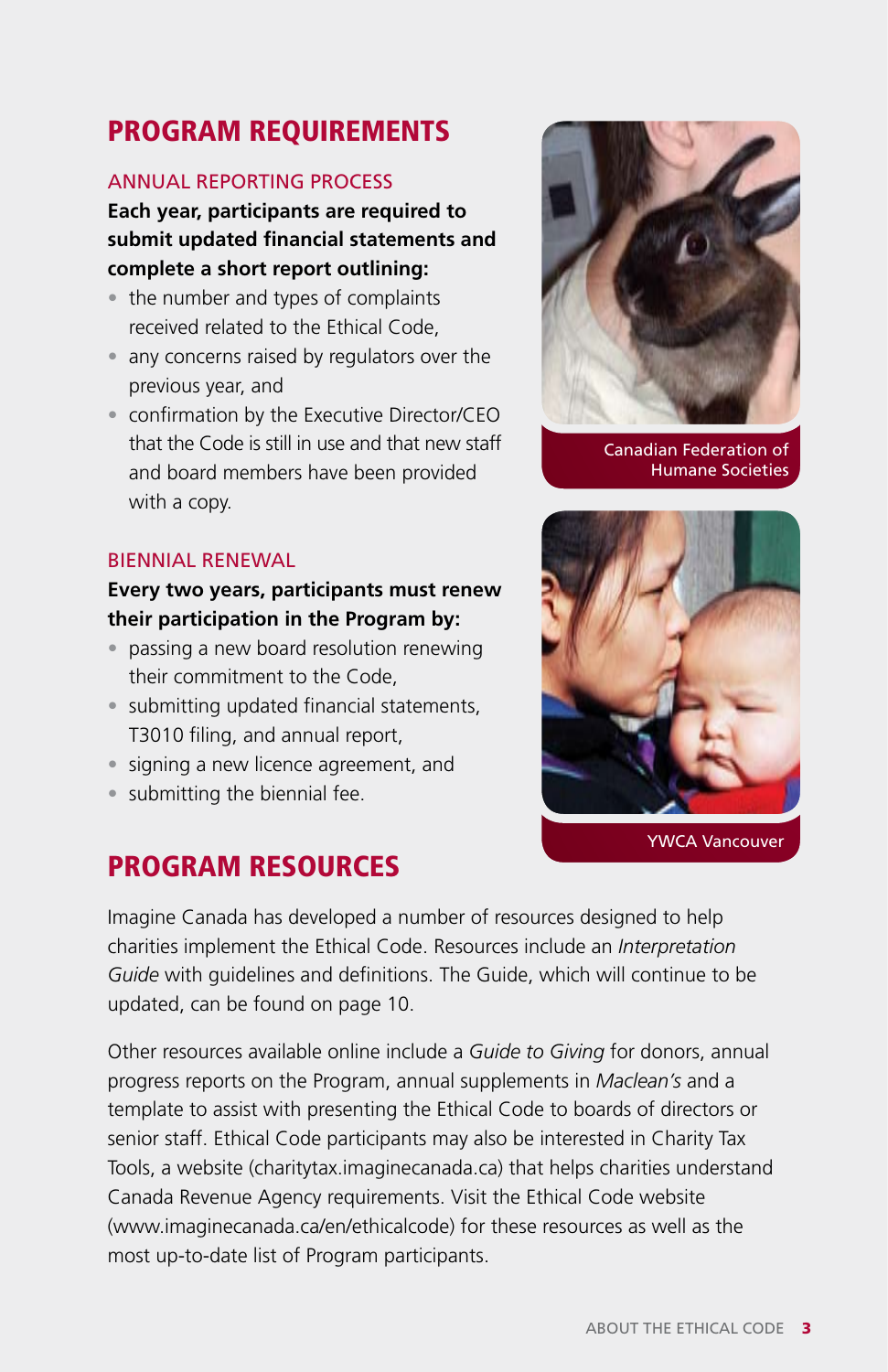### **ETHICAL FUNDRAISING** AND **FINANCIAL ACCOUNTABILITY** CODE

The registered charity undertakes to adhere to the standards set out in the Imagine Canada *Ethical Fundraising and Financial Accountability Code* in its treatment of donors and the public, its fundraising practices and its financial transparency, and to be accountable through its Board of Directors for doing so.

Approved by the Imagine Canada Board of Directors in September 2008; Updated in February 2011.

#### DONOR POLICIES AND PUBLIC REPRESENTATIONS **A**

- **1** The Charity shall maintain its charitable status.
- **2** The charity shall prepare and issue official Income Tax receipts for monetary gifts and for gifts-in-kind pursuant to any policy established and published on minimum amounts to be receipted and in compliance with all regulatory requirements. The charity shall acknowledge in writing contributions not entitled to be officially receipted, subject to any policy established and published on minimum amounts to be acknowledged.
- **3** All fundraising solicitations by or on behalf of the charity shall disclose the charity's name and the purpose for which funds are requested. Printed and on-line solicitations (however transmitted) shall include its address or other contact information.
- **4** The charity must demonstrate the utmost transparency and accountability through accurate and accessible disclosure of information in a readily accessible location on its website. If the charity does not have a website, this information shall be included in readily accessible public materials or documents. Information that should be disclosed includes, but is not limited to the following:
	- the charity's most recent three years of annual reports and financial statements including notes as approved by the governing board;
	- the charity's registration number (BN) as assigned by the Canada Revenue Agency (CRA);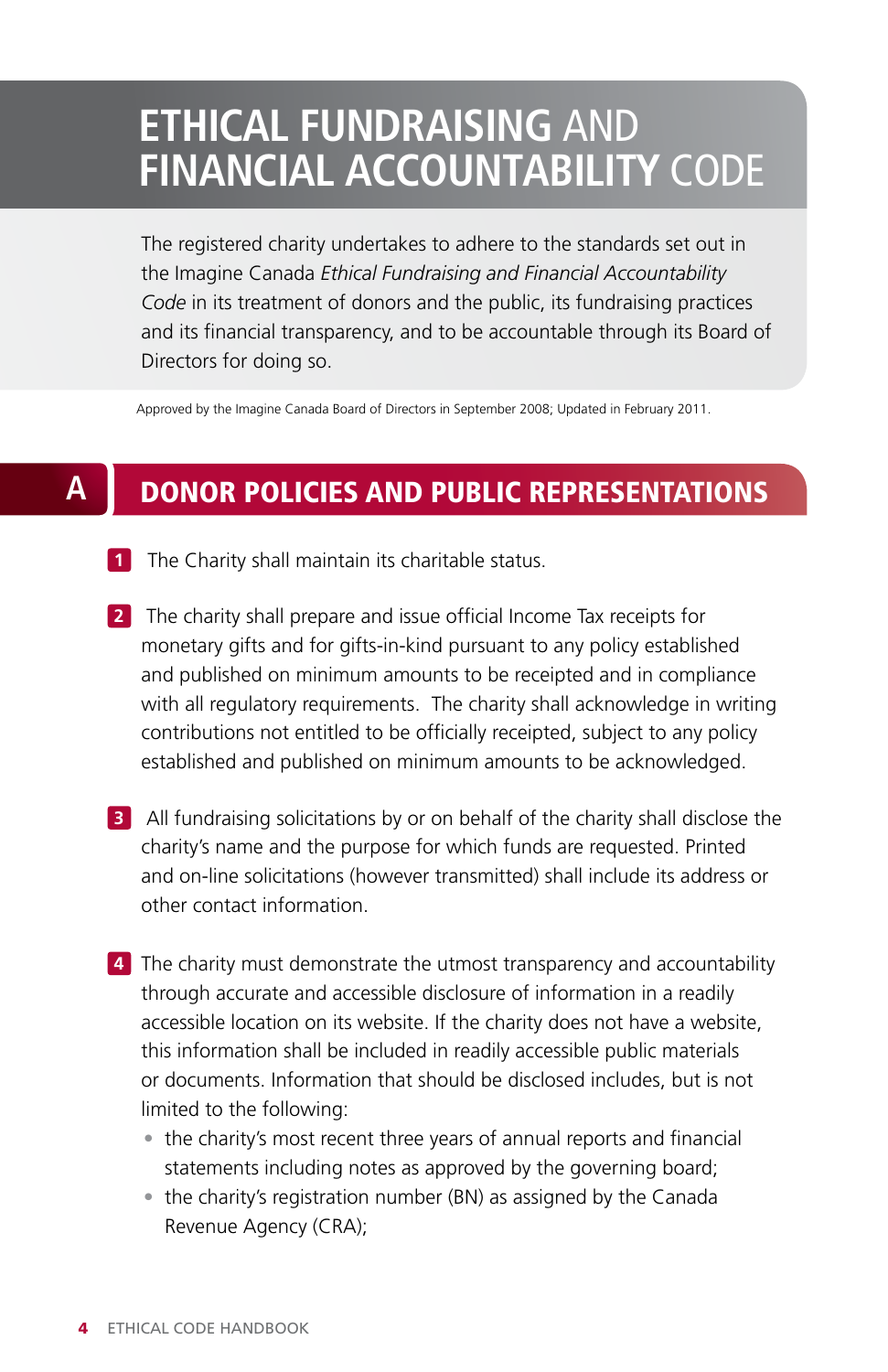- any information contained in the public portion of the charity's most recent Charity Information Return (form T3010) as submitted to CRA;
- a copy of the Charity's Investment Policy relating to its investable assets, if applicable (see C8);
- a list of the names of the members of the charity's governing board; and
- a copy of this *Ethical Fundraising and Financial Accountability Code.*
- **5** The charity or those fundraising on its behalf shall disclose, upon request, whether an individual or entity soliciting contributions is a volunteer, an employee or a contracted third party.
- **6** The charity shall not make claims that cannot be upheld or are misleading.
- **7** The charity shall encourage donors to seek independent advice if the proposed gift is a Planned Gift and/or the charity has any reason to believe that the proposed gift might significantly affect the donor's financial position, taxable income, or relationship with other family members.
- **8** The charity shall honour donors' requests to remain anonymous in respect to:
	- being publicly identified as a supporter of the organization; and/or
	- having the amount of their contribution publicly disclosed.
- **9** The privacy of donors shall be respected. Any donor records that are maintained by the charity shall be kept confidential to the greatest extent possible. Donors shall have the right to see their own donor record, and to challenge its accuracy.
- **10** If the charity exchanges, rents, or otherwise shares its fundraising lists with other organizations, a donor's request to be excluded from the list shall be honoured.
- **11** Solicitations by or on behalf of the charity shall treat donors and prospective donors with respect. Every effort shall be made to honour their requests to:
	- limit the frequency of solicitations;
	- not be solicited by telephone or other technology;
	- receive printed material concerning the charity;
	- discontinue solicitations where it is indicated they are unwanted or a nuisance.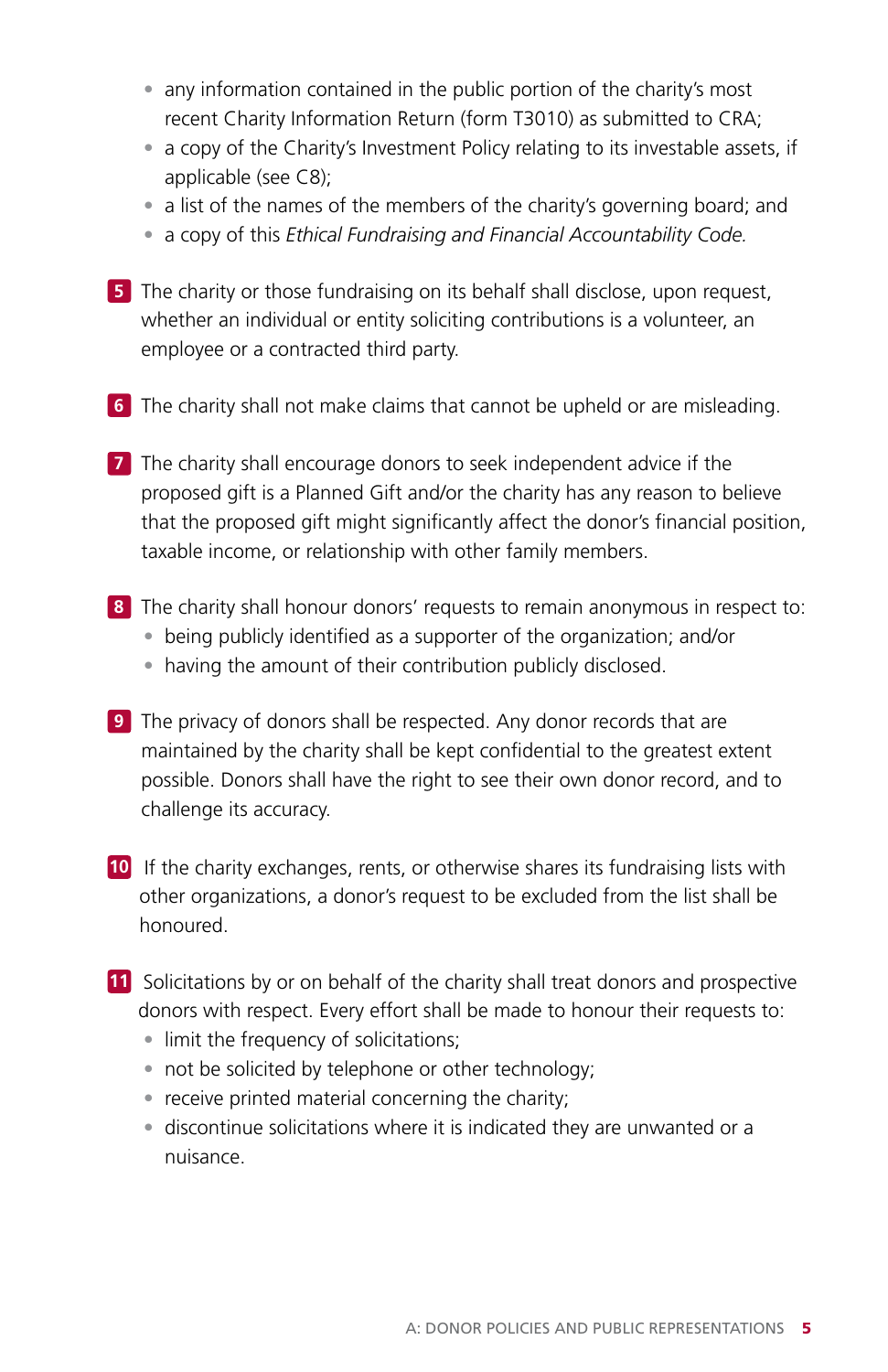- **12** The charity shall have appropriate fundraising policies in place, including but not limited to gift acceptance, treatment of restricted or designated gifts, naming, and endowment policies. The relevance and appropriateness of the charity's fundraising policies shall be reviewed regularly by the governing board.
- **13** Recognition mechanisms created due to a gift shall not be arbitrarily changed or withdrawn. Unless otherwise negotiated at the time of the gift or changed through a joint agreement between the charity and the donor or the donor's family or legal representative, the original form of the recognition mechanism will be maintained. If the mechanism cannot be physically retained, it will be changed to another consistent with the original agreement. If continuation of the recognition creates a reputational risk for the charity, it may be terminated or altered.
- **14** The charity shall post its complaints process and related contact information in a readily accessible location on its website. If the charity does not have a website, this information shall be included in readily accessible public materials or documents.
- **15** The charity shall respond promptly to a complaint by a donor or prospective donor about any matter that is addressed in this *Ethical Fundraising and Financial Accountability Code.*

#### **B** FUNDRAISING PRACTICES

- **1** The charity's fundraising affairs shall be conducted in a responsible manner, consistent with the ethical obligations of stewardship and all applicable law.
- **2** Fundraising solicitations on behalf of the charity shall:
	- be truthful; and
	- accurately describe the charity's activities and the intended use of donated funds.
- **3** The charity shall not exploit its beneficiaries. It shall be sensitive in describing those it serves (whether using graphics, images or text) and fairly represent their needs and how these needs will be addressed.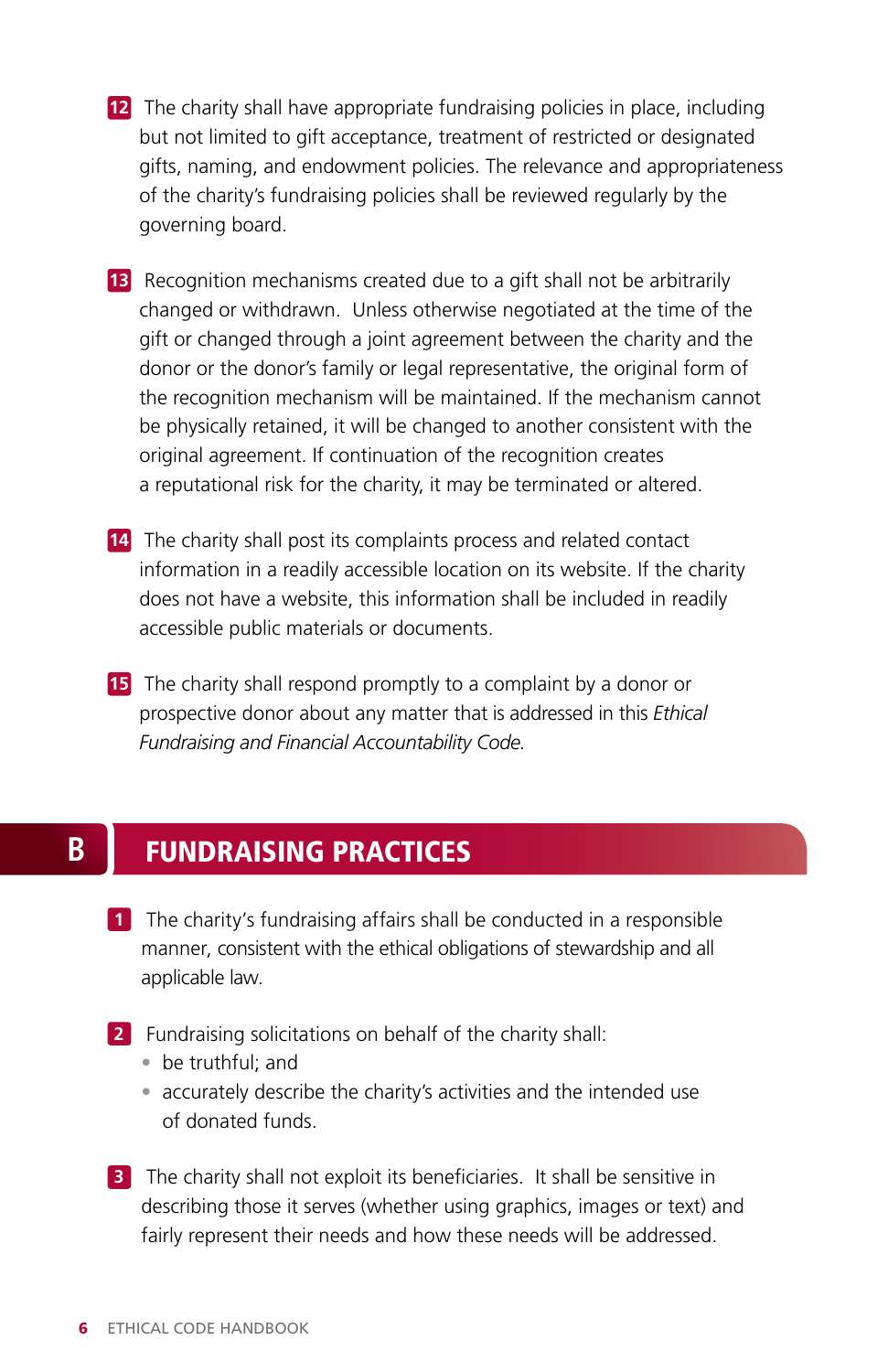

Calgary Opera

- **4** When the charity conducts online solicitations its practices shall be consistent with or exceed the provisions of the *Canadian Code of Practice for Consumer Protection in Electronic Commerce*, which is downloadable at: http://www.cmcweb.ca/epic/site/cmc-cmc.nsf/vwapj/ EcommPrinciples2003\_e.pdf/\$FILE/EcommPrinciples2003\_e.pdf
- **5** When the charity conducts face-to-face solicitations, including but not limited to door-to-door campaigns or street-side fundraising, its practices shall include measures to:
	- provide verification of the affiliation of the person representing the charity; and,
	- secure and safeguard any confidential information, including credit card information, provided by donors.
- **6** Volunteers, employees and third party consultants/solicitors who solicit or receive funds on behalf of the charity shall:
	- adhere to the provisions of this *Ethical Fundraising and Financial Accountability Code*;
	- act with fairness, integrity, and in accordance with all applicable laws;
	- adhere to the provisions of applicable professional codes of ethics, standards of practice, etc.;
	- cease solicitation of a prospective donor who identifies the solicitation as harassment or undue pressure, or who states that he does not wish to be solicited;
	- disclose immediately to the charity any actual or apparent conflict of interest or loyalty; and
	- not accept donations for purposes that are inconsistent with the charity's objects or mission.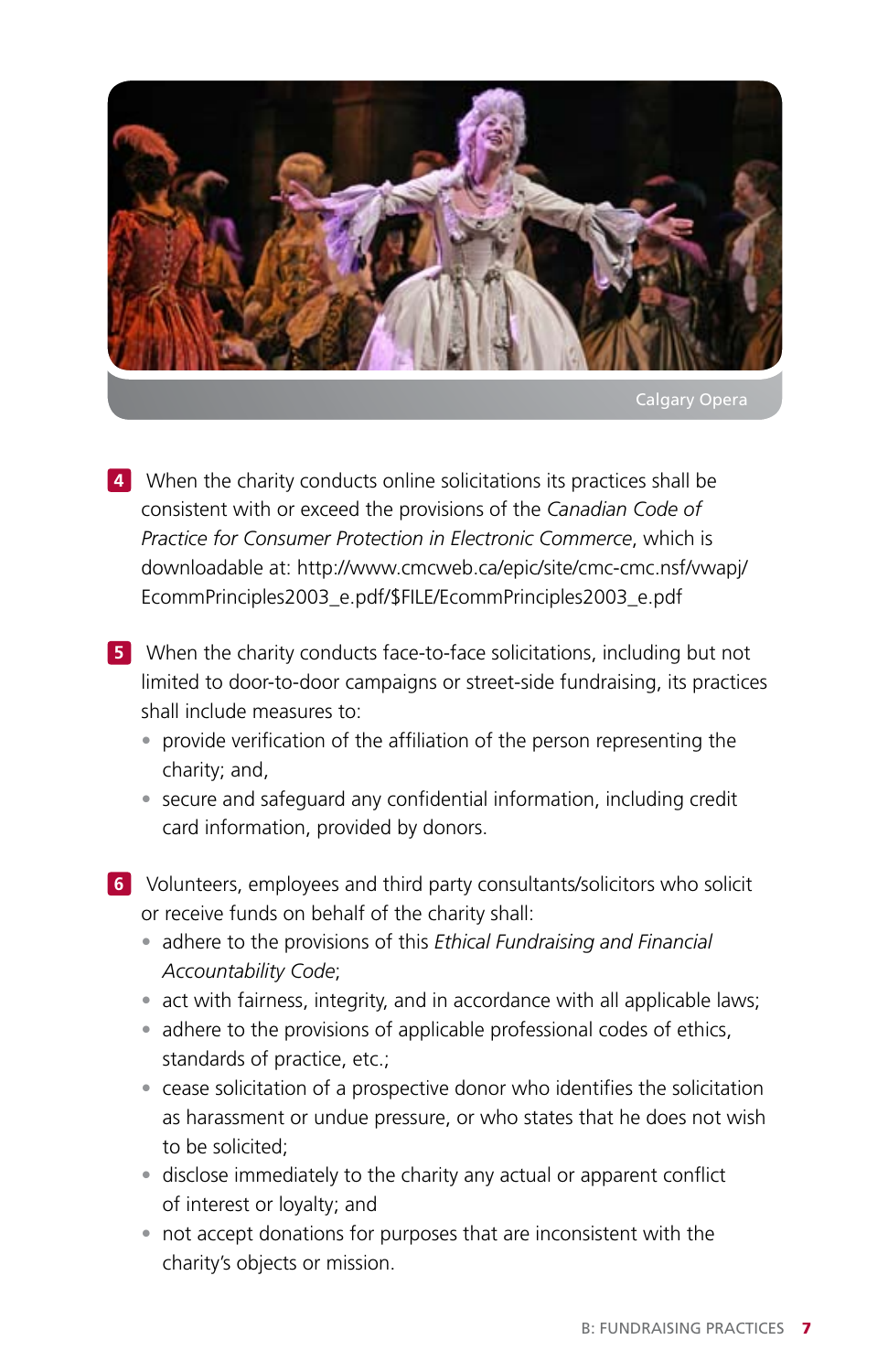- **7** The charity shall provide, upon request, its best available information on the gross revenue, net proceeds and costs of any fundraising activity (including the fundraising costs categorized as education and/or public awareness) it undertakes.
- **8** The charity shall not, directly or indirectly, pay finder's fees, commissions or percentage compensation based on contributions.
- **9** Charities that undertake cause-related marketing in collaboration with a third party shall disclose how the charity benefits from the sale of products or services and the minimum or maximum amounts payable under the arrangement. If no minimum amount is specified, the charity should disclose this.
- **10** The charity shall not sell its donor list. If applicable, any rental, exchange or other sharing of the charity's donor list shall exclude the names of donors who have so requested (as provided in section A8, above). If a list of the charity's donors is exchanged, rented or otherwise shared with another organization, such sharing shall be for a specified period of time and a specified purpose and must be limited to what is allowed under Federal and/or Provincial privacy legislations.
- **11** The charity's governing board shall be informed at least annually of the number, type and disposition of complaints received from donors or prospective donors about matters that are addressed in this *Ethical Fundraising and Financial Accountability Code.*



Save the Children Canada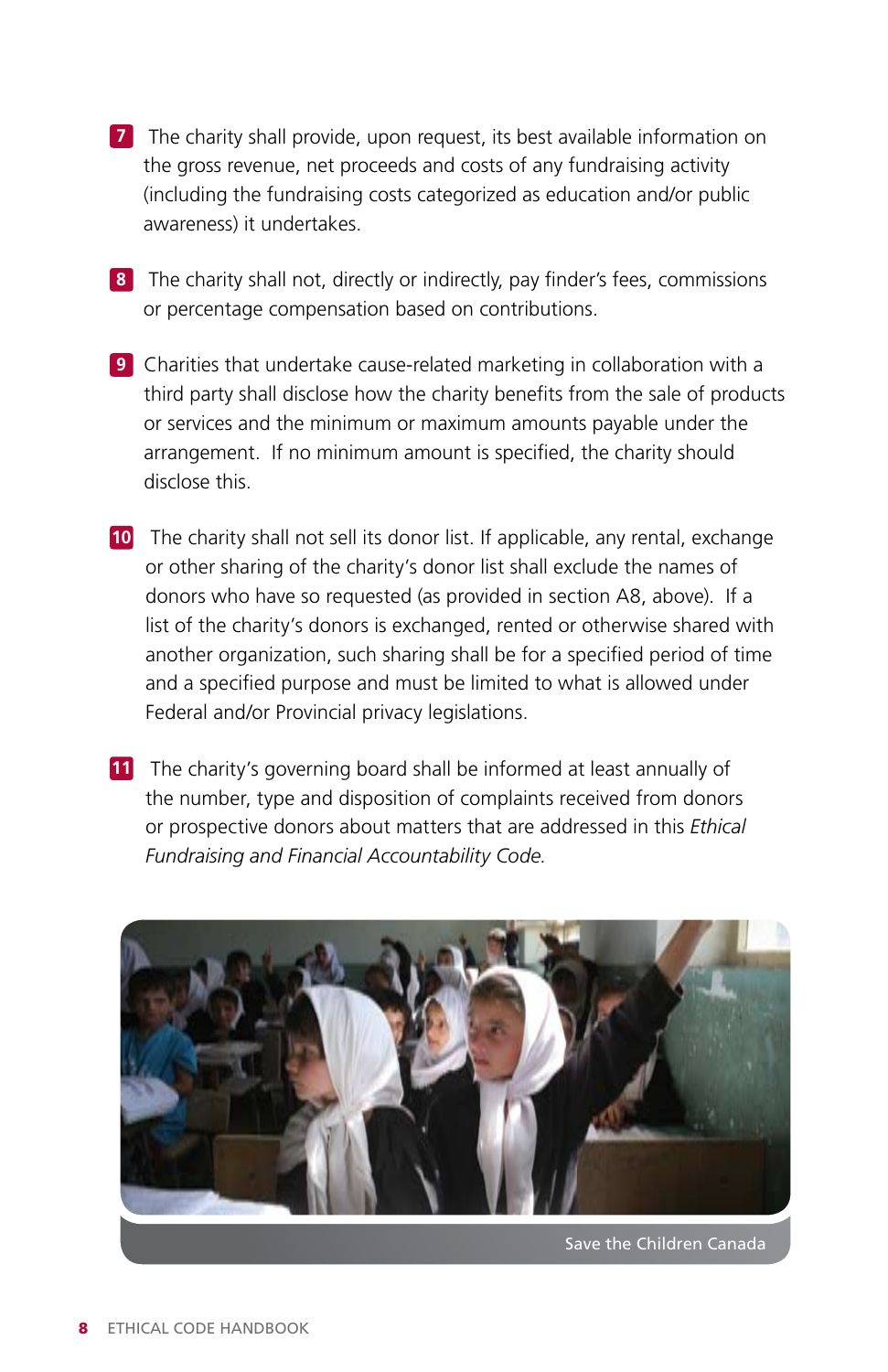### **C** FINANCIAL PRACTICE AND TRANSPARENCY

- **1** The charity's financial affairs shall be conducted in a responsible manner, consistent with the ethical obligations of stewardship and all applicable law.
- **2** All donations shall be used to support the charity's objects, as registered with CRA
- **3** The cost-effectiveness of the charity's fundraising programs shall be reviewed regularly by the governing board. No more will be spent on administration and fundraising than is required to ensure effective management and resource development.
- **4** The charity shall accurately disclose all costs associated with its fundraising activity.
- **5** The charity shall make the following information publicly available (e.g., on its website, in its annual report, in its financial statements) within 6 months of its year end:
	- total fundraising revenues;
	- total fundraising expenses;
	- total expenditures on charitable activities/programming.
- **6** Charities with over \$1 million in annual revenue must have their financial statements audited by an independent licensed public accountant. Charities with annual revenue between \$250,000 and \$1 million may have a review engagement unless required by their governing legislation to have an audit.
- **7** If the charity's investable assets surpass \$1,000,000, an Investment Policy shall be established setting out asset allocation, procedures for investment decisions, and asset protection issues.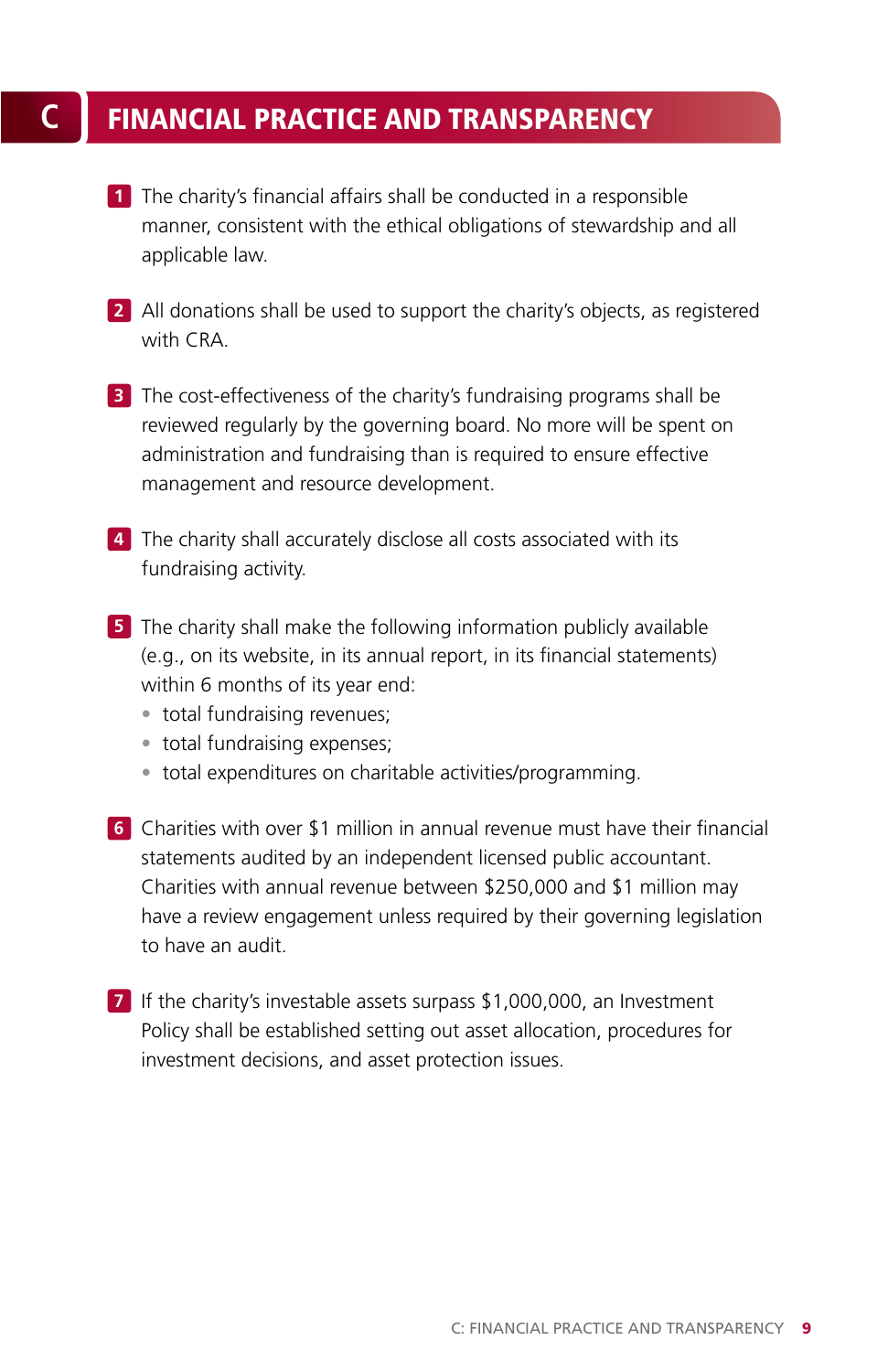## **INTERPRETATION GUIDE**

This interpretation guide has been created to assist charities in complying with the standards laid out in the *Ethical Fundraising & Financial Accountability Code* (Ethical Code).

### **A** DONOR POLICIES AND PUBLIC REPRESENTATIONS

### **Standard A1**

The Charity shall maintain its charitable status.

### Interpretation Guidelines

- **1.** If a charity asks for its charitable status to be revoked, it should notify Imagine Canada.
- **2.** If a charity becomes aware that it is at risk of having its charitable status revoked by CRA, it should notify Imagine Canada.

### **Standard A8**

The charity shall honour donors' requests to remain anonymous in respect to:

- being publicly identified as a supporter of the organization; and/or
- having the amount of their contribution publicly disclosed

#### Interpretation Guideline

In some circumstances, when the source or size of a donation may be perceived as affecting the independence of the charity, the organization may negotiate the terms of public disclosure.

### **Standard A12**

The charity shall have appropriate fundraising policies in place, including but not limited to gift acceptance, treatment of restricted or designated gifts, naming, and endowment policies. The relevance and appropriateness of the charity's fundraising policies shall be reviewed regularly by the governing board.

### Interpretation Guideline

All restricted or designated donations shall be used for the purposes for which they were given unless the charity has obtained legal authorization to use them for other purposes. Alternative uses will be discussed where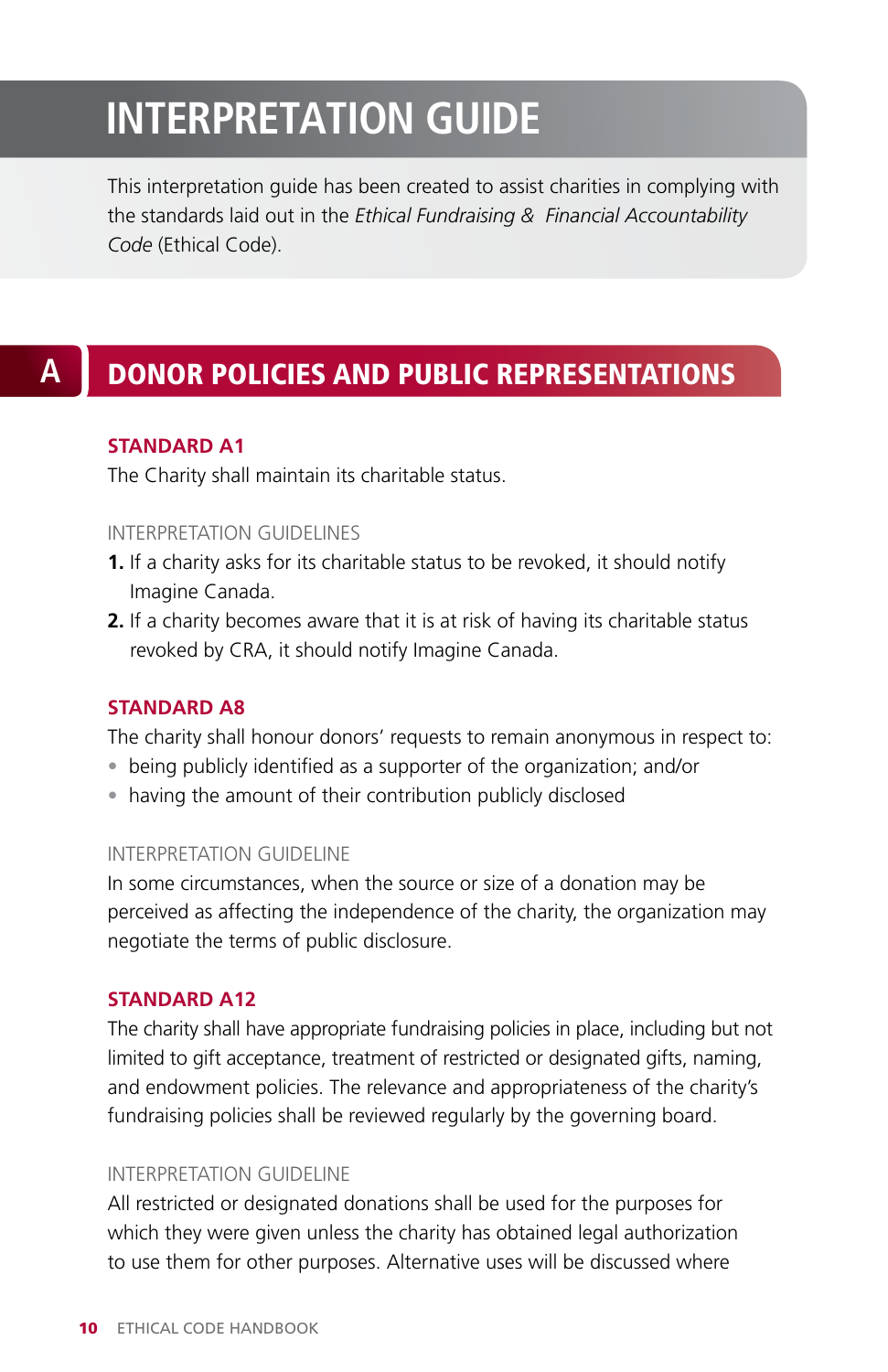possible with the donor or the donor's legal designate. If the donor is deceased or legally incompetent and the charity is unable to contact a legal designate, the donation will be used in a manner that is as consistent as possible with the donor's original intent. If necessary, the charity will apply to the courts or the appropriate regulatory body to obtain legal authorization to use the donation for other purposes.

### **Standard A13**

Recognition mechanisms created due to a gift shall not be arbitrarily changed or withdrawn. Unless otherwise negotiated at the time of the gift or changed through a joint agreement between the charity and the donor or the donor's family or legal representative, the original form of the recognition mechanism will be maintained. If the mechanism cannot be physically retained, it will be changed to another consistent with the original agreement. If continuation of the recognition creates a reputational risk for the charity, it may be terminated or altered.

#### Interpretation Guideline

The charity's Donor Recognition/Gift Acceptance Policy may be referred to in a gift agreement and may define recognition time limits and/or establish procedures if maintaining the original form of recognition becomes impractical or undesirable.

### **B** FUNDRAISING PRACTICES

### **Standard B8**

The charity shall not, directly or indirectly, pay finder's fees, commissions or percentage compensation based on contributions.

#### **RATIONALE**

The Ethical Code prohibits finder's fees, commissions, and percentage-based compensation for several reasons, including:

- Charitable organizations operate for the public good and receive special rights and tax exemptions. Percentage-based compensation may provide excessive private benefit to individual fundraisers or for-profit fundraising firms and may damage the underpinnings of the contract that charitable organizations have with society.
- Percentage-based compensation may undermine donor confidence in charities by diverting or appearing to divert donated funds into private pockets. Donors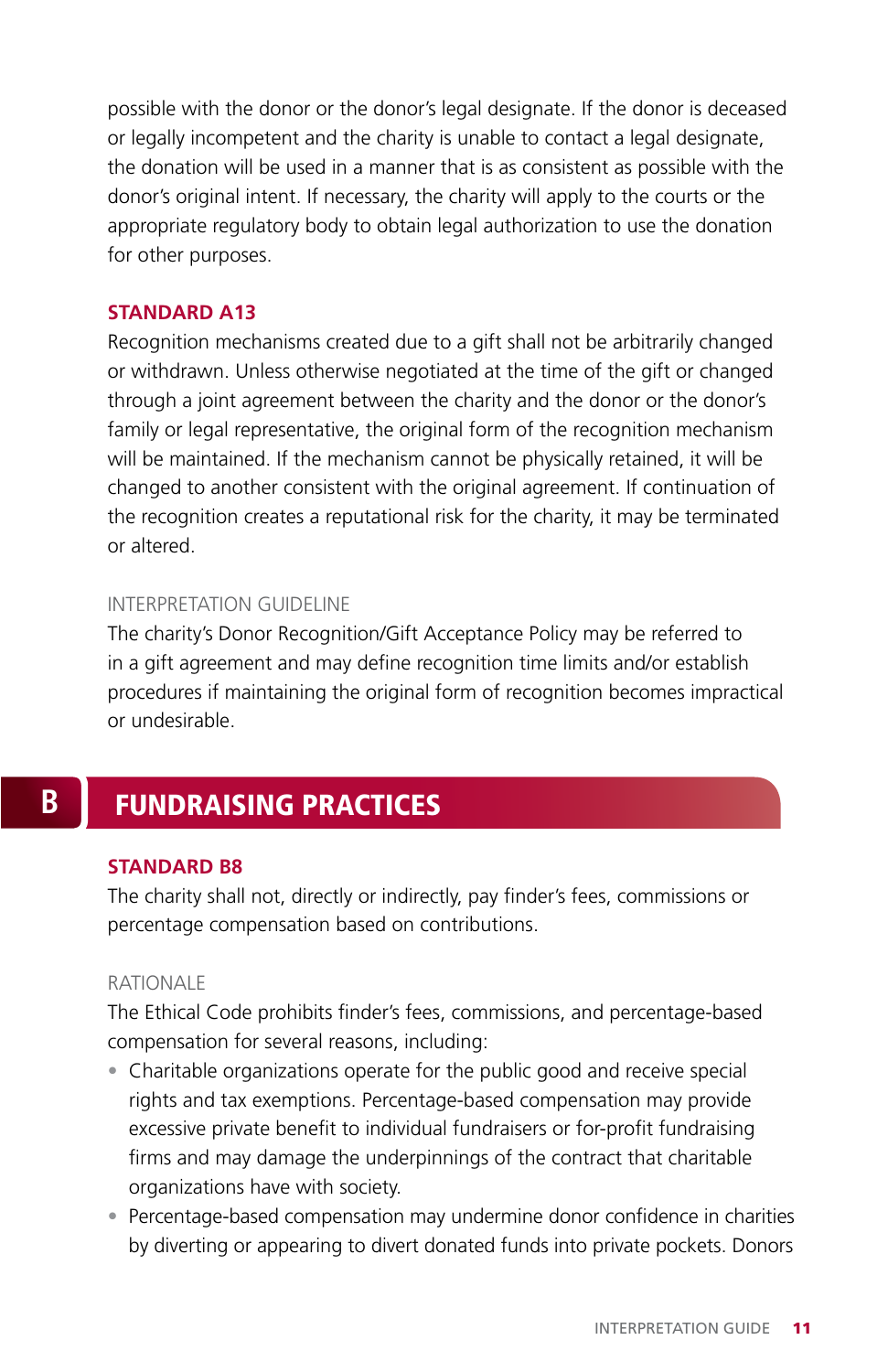and potential donors may reconsider their decision to give if they believe that their donation will benefit the fundraiser rather than the charity.

- Successful fundraising programs are built on the development of long-term relationships with donors. Finder's fees, commissions, and percentagebased compensation for fundraisers provide an incentive to maximize immediate revenue and may undermine the long-term interests of the charitable organization.
- Linking remuneration directly to fundraising success can lead to undue pressure on donors.
- Pre-determined payments for fundraisers recognize the value of the work involved in fundraising independently of the fundraising outcome, which cannot be guaranteed.

### INTERPRETATION GUIDELINES

- **1.** This standard extends to all fundraising done by the charity including fundraising done on its behalf or in its name.
- **2.** This standard does not apply to:
	- a. commercial fees, such as *commissions* or percentage payments or similar administrative payments for credit card transactions;
	- b. administrative fees charged by registered charities that collect money on behalf of other charities (e.g., Community Foundations and United Ways);
	- c. cause-related marketing where a retailer or other service provider agrees to give a percentage of sales to a charity without any intermediary;
	- d. service providers that provide a platform for fundraising but do not solicit contributions on behalf of the charity, or
	- e. lotteries, including but not limited to, bingos, raffles, break open tickets and social gaming events that are otherwise regulated. It is expected that lotteries and other gaming events will be licensed by the appropriate authority.
- **3.** Compensation of staff, consultants, and contractors should take into account the experience, expertise and the time requirements of the position as well as performance.
- **4.** Charitable organizations may offer *performance-based* compensation to staff (e.g., salary increases, *bonuses*) under the following conditions:
	- a. there is a performance-based compensation policy in place that also applies to staff engaged in non-fundraising activities;
	- b. the governing board approves this policy;
	- c. performance goals are established in advance; and,
	- d. the criteria for determining eligibility for, or the amount of, *performancebased compensation*, do not include consideration of a percentage of income received by the organization as a result of the individual's efforts.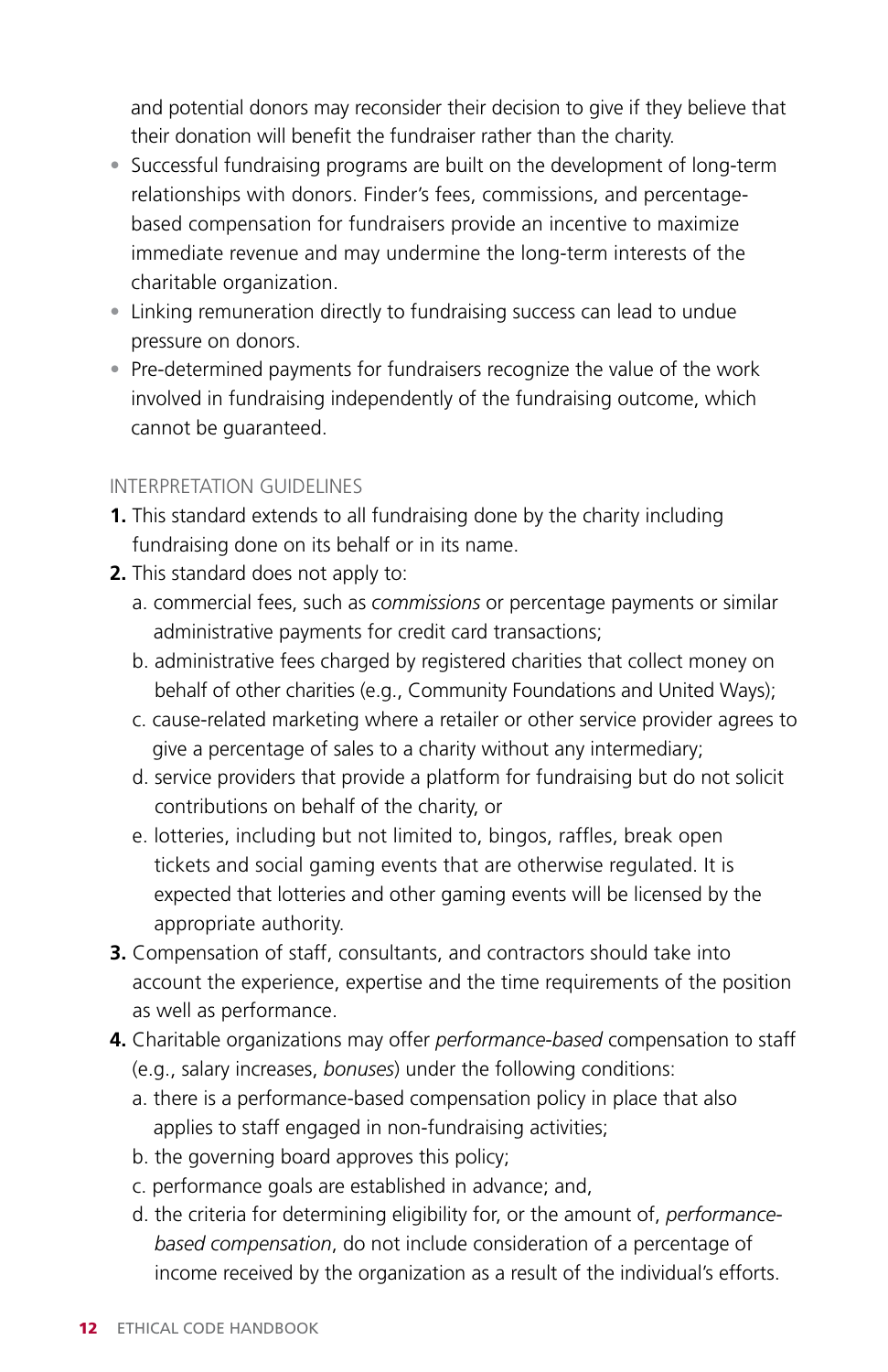- **5.** Charities that work with fundraising consultants or contactors may include performance-management mechanisms in their contracts. These mechanisms should be designed to minimize the cost of fundraising to the charity and avoid excessive private benefit to the consultant/contractor.
- **6.** Should a charity have a contractual arrangement in place to raise funds, and a violation of the Code occurs through a breach of that contract, the charity must correct the situation as soon as reasonably possible.

#### **DEFINITIONS**

**Bonus:** a sum of money given to an employee in addition to his/her usual compensation. Bonuses are usually given for meeting or exceeding established performance goals.

**Commission:** a payment based on the dollar value of a transaction. In the fundraising context, it refers to remuneration based on a percentage of funds raised.

**Finder's Fee:** a fee paid to a third party for bringing together two or more people or companies in a business transaction, as in the borrowing or lending of money. In the fundraising context, a finder's fee refers to the payment of a fee to a third party that is contingent upon obtaining a donation.

**Percentage-Based Compensation:** compensation based on a percentage of funds raised.

**Performance-Based Compensation:** compensation paid to an employee, consultant, or contractor that is linked to performance (e.g., meeting or exceeding established performance goals) but which does not relate in a significant way to funds raised.



Habitat for Humanity Canada